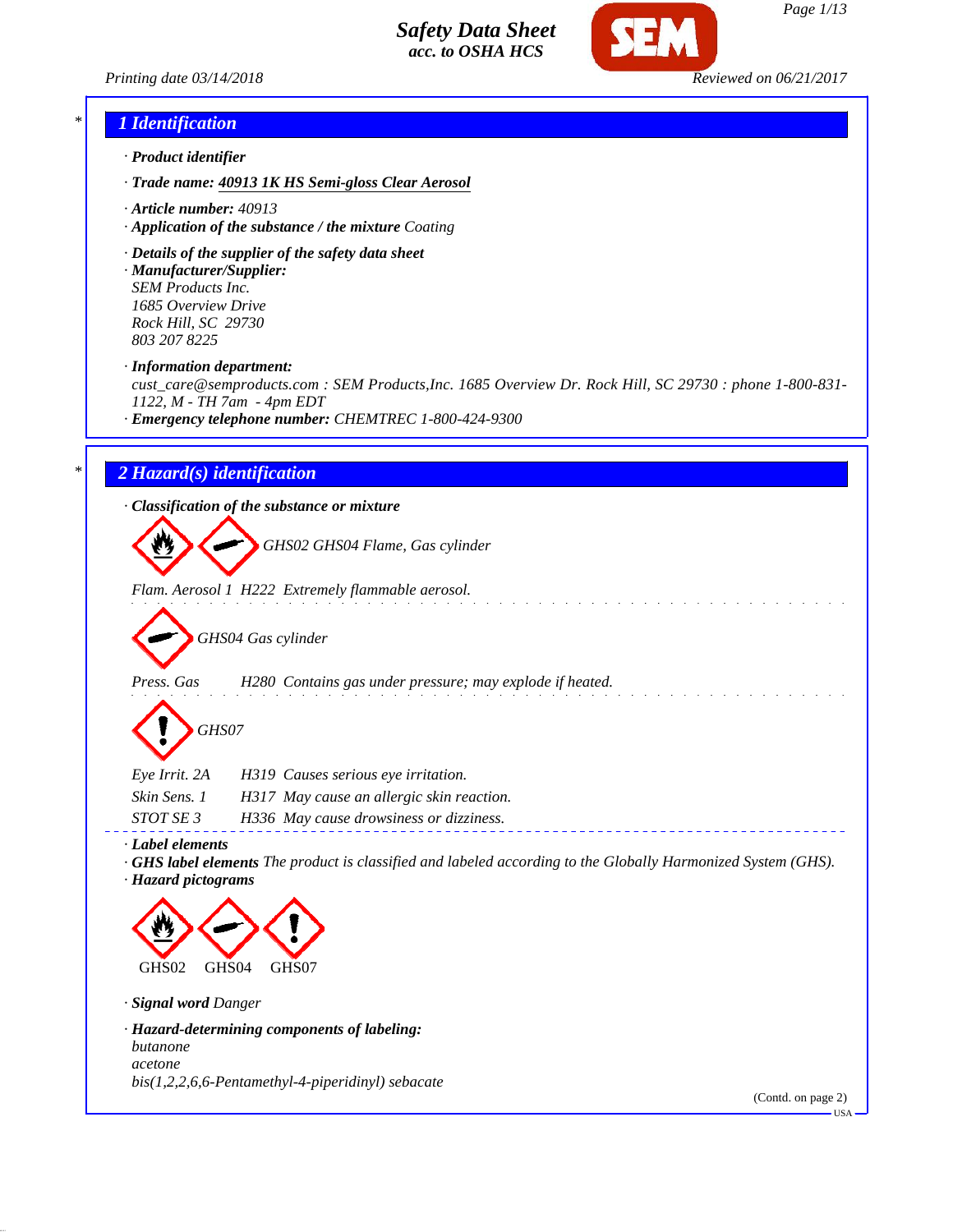*Printing date 03/14/2018 Reviewed on 06/21/2017*

**SEM** 

### *Trade name: 40913 1K HS Semi-gloss Clear Aerosol*

| · Hazard statements<br>H222 Extremely flammable aerosol.                                                                                           |  |
|----------------------------------------------------------------------------------------------------------------------------------------------------|--|
|                                                                                                                                                    |  |
|                                                                                                                                                    |  |
| H280 Contains gas under pressure; may explode if heated.                                                                                           |  |
| H319 Causes serious eye irritation.                                                                                                                |  |
| H317 May cause an allergic skin reaction.                                                                                                          |  |
| H336 May cause drowsiness or dizziness.                                                                                                            |  |
| · Precautionary statements                                                                                                                         |  |
| P210<br>Keep away from heat/sparks/open flames/hot surfaces. - No smoking.                                                                         |  |
| P211<br>Do not spray on an open flame or other ignition source.                                                                                    |  |
| P251<br>Pressurized container: Do not pierce or burn, even after use.                                                                              |  |
| P261<br>Avoid breathing dust/fume/gas/mist/vapors/spray                                                                                            |  |
| P264<br>Wash thoroughly after handling.                                                                                                            |  |
| P271<br>Use only outdoors or in a well-ventilated area.                                                                                            |  |
| P272<br>Contaminated work clothing must not be allowed out of the workplace.                                                                       |  |
| P <sub>280</sub><br>Wear protective gloves / eye protection / face protection.                                                                     |  |
| $P302 + P352$<br>If on skin: Wash with plenty of water.                                                                                            |  |
| IF INHALED: Remove person to fresh air and keep comfortable for breathing.<br>$P304 + P340$                                                        |  |
| P305+P351+P338 If in eyes: Rinse cautiously with water for several minutes. Remove contact lenses, if present<br>and easy to do. Continue rinsing. |  |
| P312<br>Call a poison center/doctor if you feel unwell.                                                                                            |  |
| P321<br>Specific treatment (see on this label).                                                                                                    |  |
| P333+P313<br>If skin irritation or rash occurs: Get medical advice/attention.                                                                      |  |
| $P337 + P313$<br>If eye irritation persists: Get medical advice/attention.                                                                         |  |
| P363<br>Wash contaminated clothing before reuse.                                                                                                   |  |
| $P403 + P233$<br>Store in a well-ventilated place. Keep container tightly closed.                                                                  |  |
| P <sub>405</sub><br>Store locked up.                                                                                                               |  |
| P410+P403<br>Protect from sunlight. Store in a well-ventilated place.                                                                              |  |
| $P410 + P412$<br>Protect from sunlight. Do not expose to temperatures exceeding $50^{\circ}C/122^{\circ}F$ .                                       |  |
| <i>P501</i><br>Dispose of contents/container in accordance with local/regional/national/international<br>regulations.                              |  |
| · Classification system:<br>$\cdot$ NFPA ratings (scale 0 - 4)                                                                                     |  |
| $Health = 2$<br>$Fire = 4$<br>$Reactivity = 3$<br>$\cdot$ HMIS-ratings (scale $0 - 4$ )                                                            |  |



*· Other hazards*

- *· Results of PBT and vPvB assessment*
- *· PBT: Not applicable.*
- *· vPvB: Not applicable.*

#### *\* 3 Composition/information on ingredients*

- *· Chemical characterization: Mixtures*
- *· Description:*

*Mixture: consisting of the following components.*

(Contd. on page 3)

USA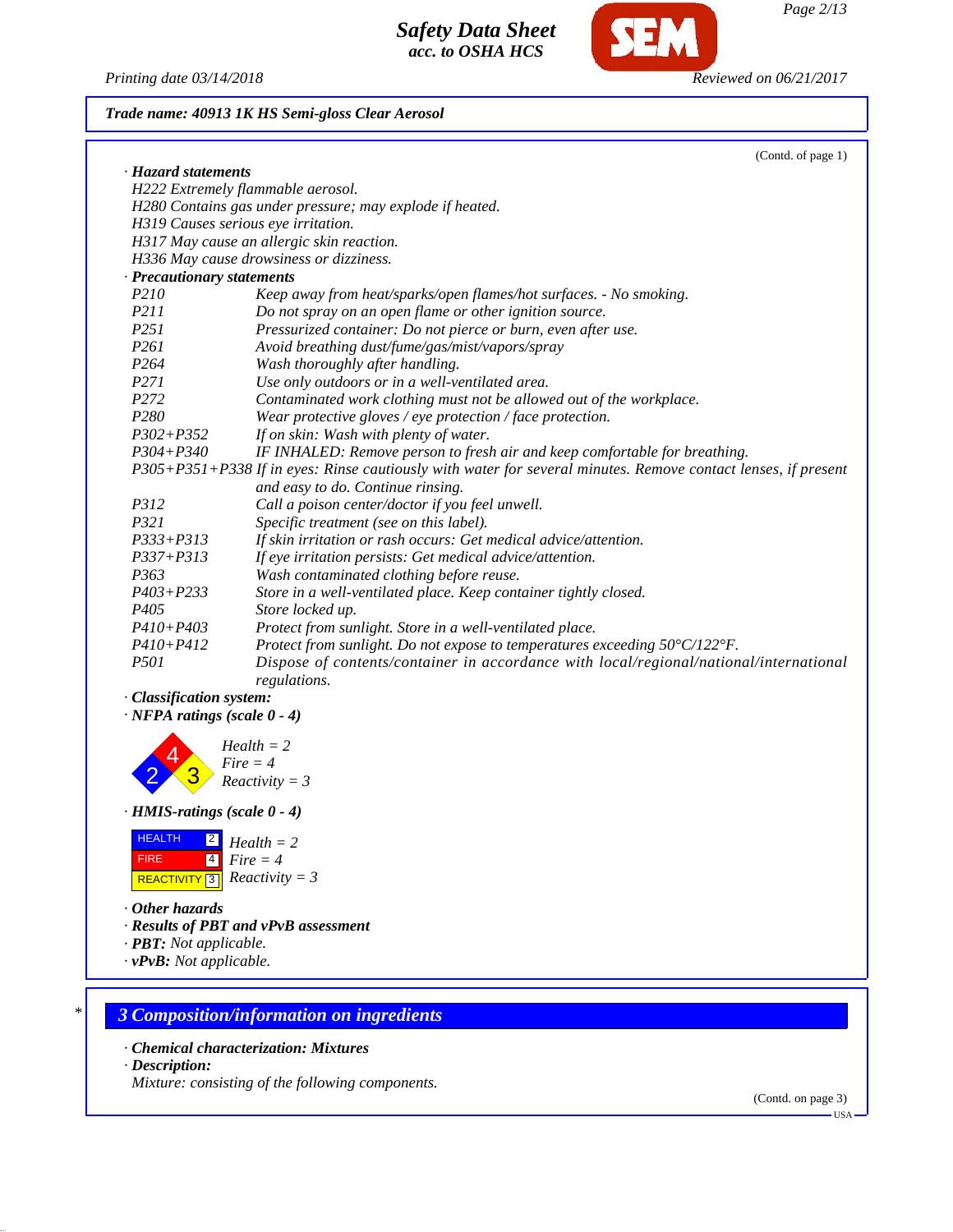

*Page 3/13*

*Printing date 03/14/2018 Reviewed on 06/21/2017*

#### *Trade name: 40913 1K HS Semi-gloss Clear Aerosol*

|                         |                                                                 | (Contd. of page 2) |
|-------------------------|-----------------------------------------------------------------|--------------------|
| Weight percentages      |                                                                 |                    |
| · Dangerous components: |                                                                 |                    |
|                         | $\overline{115}$ -10-6 dimethyl ether                           | $30 - 40\%$        |
|                         | 110-19-0 isobutyl acetate                                       | $13 - 30\%$        |
|                         | $78-93-3$ butanone                                              | $10 - 13\%$        |
| $67-64-1$ acetone       |                                                                 | $27 - 10\%$        |
|                         | 763-69-9 ethyl 3-ethoxypropionate                               | $1.5 - 5\%$        |
|                         | 108-83-8 2,6-dimethylheptan-4-one                               | $1.5 - 5\%$        |
|                         | 19549-80-5 $\vert$ 4,6-dimethylheptan-2-one                     | $1 - 1.5\%$        |
|                         | 25973-55-1 2-(2-HYDROXY-3-5-DI--(TERT)-AMYLPHENYL)BENZOTRIAZOLE | $≥0.1-S1%$         |
|                         | 41556-26-7 bis(1,2,2,6,6-Pentamethyl-4-piperidinyl) sebacate    | <i>≥0.1-&lt;1%</i> |

### *\* 4 First-aid measures*

*· Description of first aid measures*

*· After inhalation:*

*Supply fresh air and to be sure call for a doctor.*

- *In case of unconsciousness place patient stably in side position for transportation.*
- *· After skin contact: Immediately wash with water and soap and rinse thoroughly.*
- *· After eye contact:*
- *Rinse opened eye for several minutes under running water. If symptoms persist, consult a doctor.*

*· After swallowing: If symptoms persist consult doctor.*

- *· Information for doctor:*
- *· Most important symptoms and effects, both acute and delayed No further relevant information available.*
- *· Indication of any immediate medical attention and special treatment needed*

*No further relevant information available.*

## *\* 5 Fire-fighting measures*

- *· Extinguishing media*
- *· Suitable extinguishing agents:*
- *CO2, extinguishing powder or water spray. Fight larger fires with water spray or alcohol resistant foam.*
- *· Special hazards arising from the substance or mixture No further relevant information available.*
- *· Advice for firefighters*
- *· Protective equipment: No special measures required.*

## *\* 6 Accidental release measures*

- *· Personal precautions, protective equipment and emergency procedures Wear protective equipment. Keep unprotected persons away.*
- *· Environmental precautions: Do not allow to enter sewers/ surface or ground water.*
- *· Methods and material for containment and cleaning up: Ensure adequate ventilation.*

*· Reference to other sections*

- *See Section 7 for information on safe handling.*
- *See Section 8 for information on personal protection equipment.*
- *See Section 13 for disposal information.*

(Contd. on page 4)

USA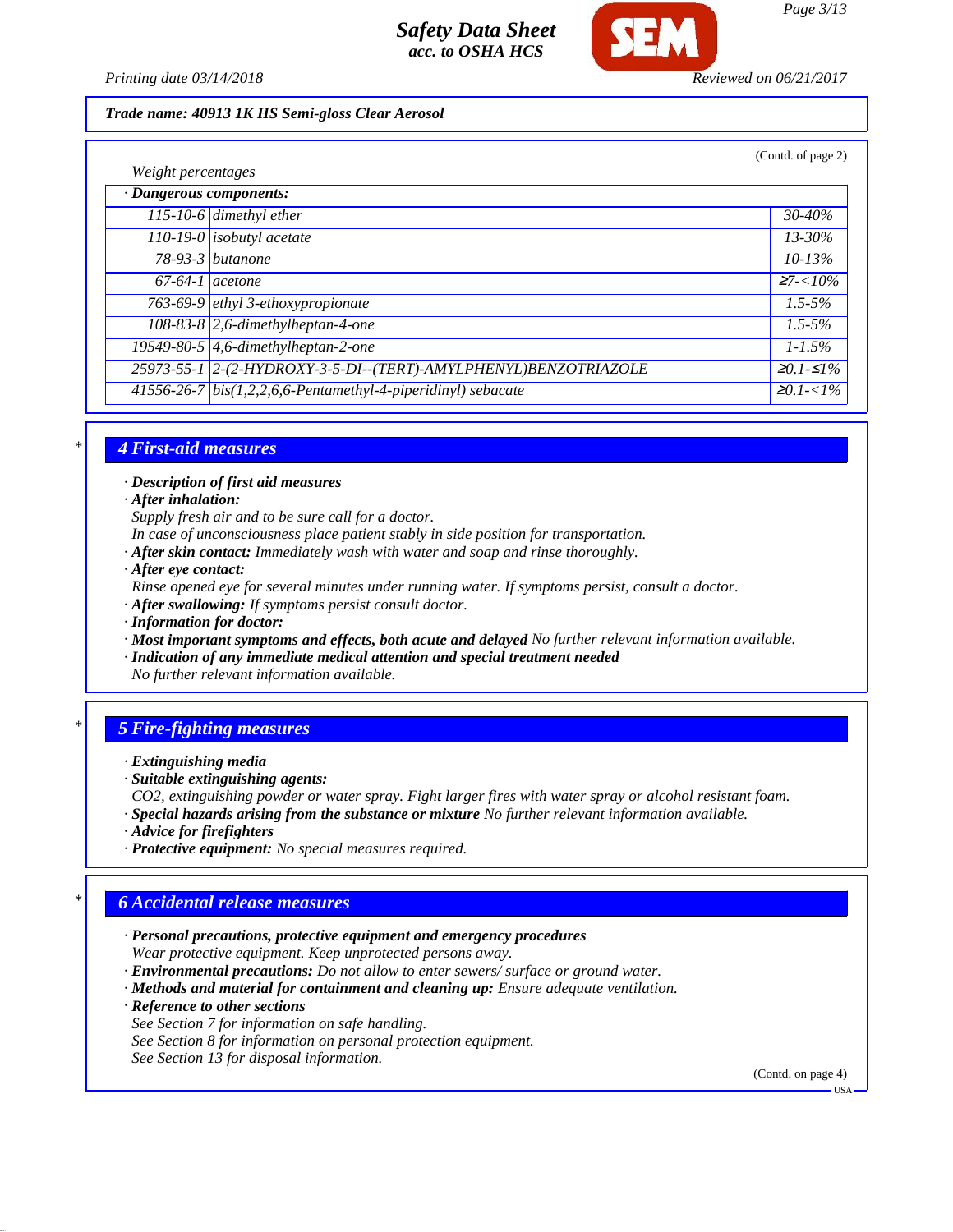

*Page 4/13*

*Printing date 03/14/2018 Reviewed on 06/21/2017*

*Trade name: 40913 1K HS Semi-gloss Clear Aerosol*

| $\cdot$ PAC-1:         | · Protective Action Criteria for Chemicals         |                             |
|------------------------|----------------------------------------------------|-----------------------------|
|                        | 115-10-6 dimethyl ether                            | 3,000 ppm                   |
|                        | 110-19-0 <i>isobutyl</i> acetate                   | $450$ ppm                   |
|                        | 78-93-3 butanone                                   | $200$ ppm                   |
|                        | $67-64-1$ acetone                                  | $\overline{200~ppm}$        |
|                        | 763-69-9 ethyl 3-ethoxypropionate                  | $1.6$ ppm                   |
|                        | $108-83-8$ 2,6-dimethylheptan-4-one                | 75 ppm                      |
|                        | 112926-00-8 precipitated Silica (Silica-Amorphous) | $\frac{18 \text{ mg}}{m^3}$ |
| 1330-20-7 xylene       |                                                    | $130$ ppm                   |
|                        | 122-99-6 2-Phenoxyethanol                          | $1.5$ ppm                   |
|                        | 100-41-4 ethylbenzene                              | $33$ ppm                    |
|                        | 95-63-6 $1,2,4$ -trimethylbenzene                  | $\overline{140}$ ppm        |
| $\cdot$ PAC-2:         |                                                    |                             |
|                        | $115-10-6$ dimethyl ether                          | 3800* ppm                   |
|                        | $110-19-0$ isobutyl acetate                        | $1300*ppm$                  |
|                        | 78-93-3 butanone                                   | $2700*ppm$                  |
| $67-64-1$ acetone      |                                                    | $3200*ppm$                  |
|                        | 763-69-9 ethyl 3-ethoxypropionate                  | 18 ppm                      |
|                        | 108-83-8 2,6-dimethylheptan-4-one                  | 330 ppm                     |
|                        | 112926-00-8 precipitated Silica (Silica-Amorphous) | $200$ mg/m <sup>3</sup>     |
| 1330-20-7 xylene       |                                                    | $920*ppm$                   |
|                        | 122-99-6 2-Phenoxyethanol                          | $16$ ppm                    |
|                        | $100-41-4$ ethylbenzene                            | $\overline{1100*ppm}$       |
|                        | 95-63-6 $1,2,4$ -trimethylbenzene                  | 360 ppm                     |
| $\cdot$ PAC-3:         |                                                    |                             |
|                        | 115-10-6 dimethyl ether                            | 7200* ppm                   |
|                        | 110-19-0 isobutyl acetate                          | $7500**$ ppm                |
|                        | 78-93-3 butanone                                   | $4000*$ ppm                 |
|                        | $\overline{67-64-1}$ acetone                       | $5700*ppm$                  |
|                        | 763-69-9 ethyl 3-ethoxypropionate                  | $110$ ppm                   |
|                        | 108-83-8 2,6-dimethylheptan-4-one                  | $2000*$ ppm                 |
|                        | 112926-00-8 precipitated Silica (Silica-Amorphous) | $1,200$ mg/m <sup>3</sup>   |
| $1330 - 20 - 7$ xylene |                                                    | $2500*ppm$                  |
|                        | 122-99-6 2-Phenoxyethanol                          | 97 ppm                      |
|                        | $100-41-4$ ethylbenzene                            | $1800*ppm$                  |
|                        | 95-63-6 $1,2,4$ -trimethylbenzene                  | 480 ppm                     |

# *\* 7 Handling and storage*

*· Handling:*

*· Precautions for safe handling No special measures required.*

USA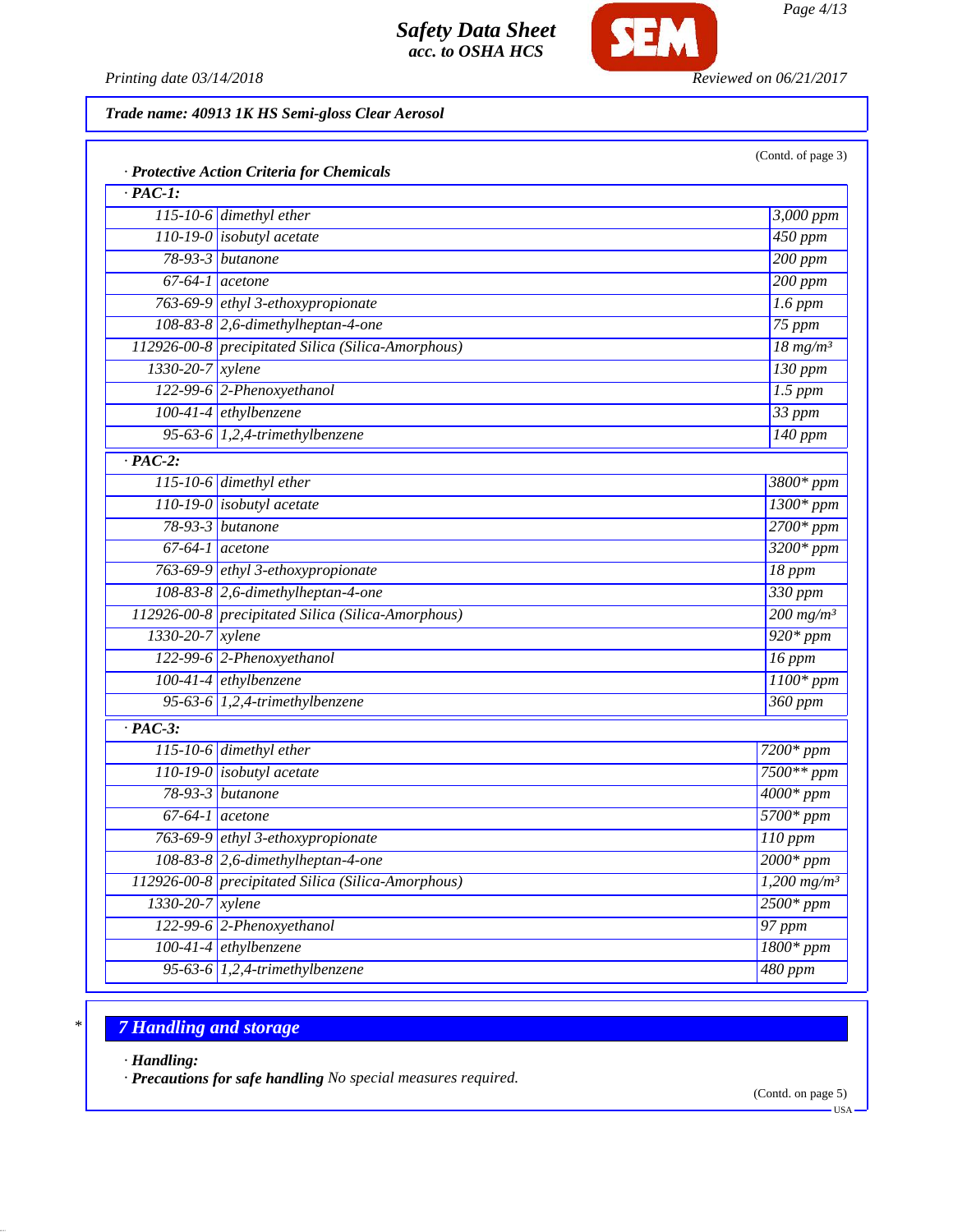*Printing date 03/14/2018 Reviewed on 06/21/2017*

### *Trade name: 40913 1K HS Semi-gloss Clear Aerosol*

(Contd. of page 4)

*· Information about protection against explosions and fires: Do not spray on a naked flame or any incandescent material.*

*Keep ignition sources away - Do not smoke.*

*Pressurized container: protect from sunlight and do not expose to temperatures exceeding 50°C, i.e. electric lights. Do not pierce or burn, even after use.*

*· Conditions for safe storage, including any incompatibilities*

*· Storage:*

*· Requirements to be met by storerooms and receptacles:*

*Observe official regulations on storing packagings with pressurized containers.*

*· Information about storage in one common storage facility: Not required.*

*· Further information about storage conditions: Keep receptacle tightly sealed.*

*· Specific end use(s) No further relevant information available.*

*\* 8 Exposure controls/personal protection*

*· Additional information about design of technical systems: No further data; see item 7.*

*· Control parameters*

*· Components with limit values that require monitoring at the workplace:*

*The following constituents are the only constituents of the product which have a PEL, TLV or other recommended exposure limit.*

*At this time, the other constituents have no known exposure limits.*

|            | 115-10-6 dimethyl ether                                                                                             |
|------------|---------------------------------------------------------------------------------------------------------------------|
|            | WEEL Long-term value: 1000 ppm                                                                                      |
|            | 110-19-0 isobutyl acetate                                                                                           |
| <b>PEL</b> | Long-term value: $700$ mg/m <sup>3</sup> , 150 ppm                                                                  |
| <b>REL</b> | Long-term value: $700$ mg/m <sup>3</sup> , 150 ppm                                                                  |
| <b>TLV</b> | Short-term value: $712$ mg/m <sup>3</sup> , 150 ppm<br>Long-term value: 238 mg/m <sup>3</sup> , 50 ppm              |
|            | 78-93-3 butanone                                                                                                    |
| <b>PEL</b> | Long-term value: 590 mg/m <sup>3</sup> , 200 ppm                                                                    |
| <b>REL</b> | Short-term value: $885$ mg/m <sup>3</sup> , 300 ppm<br>Long-term value: 590 mg/m <sup>3</sup> , 200 ppm             |
| <b>TLV</b> | Short-term value: 885 mg/m <sup>3</sup> , 300 ppm<br>Long-term value: 590 mg/m <sup>3</sup> , 200 ppm<br><b>BEI</b> |
|            | 67-64-1 acetone                                                                                                     |
| <b>PEL</b> | Long-term value: $2400$ mg/m <sup>3</sup> , 1000 ppm                                                                |
| <b>REL</b> | Long-term value: 590 mg/m <sup>3</sup> , 250 ppm                                                                    |
| <b>TLV</b> | Short-term value: $1187 \text{ mg/m}^3$ , 500 ppm<br>Long-term value: 594 mg/m <sup>3</sup> , 250 ppm<br><b>BEI</b> |
|            | 108-83-8 2,6-dimethylheptan-4-one                                                                                   |
| <b>PEL</b> | Long-term value: 290 mg/m <sup>3</sup> , 50 ppm                                                                     |
| <b>REL</b> | Long-term value: $150$ mg/m <sup>3</sup> , 25 ppm                                                                   |
| <b>TLV</b> | Long-term value: $145$ mg/m <sup>3</sup> , 25 ppm                                                                   |
|            | $\overline{(Contd. on page 6)}$                                                                                     |
|            | •USA                                                                                                                |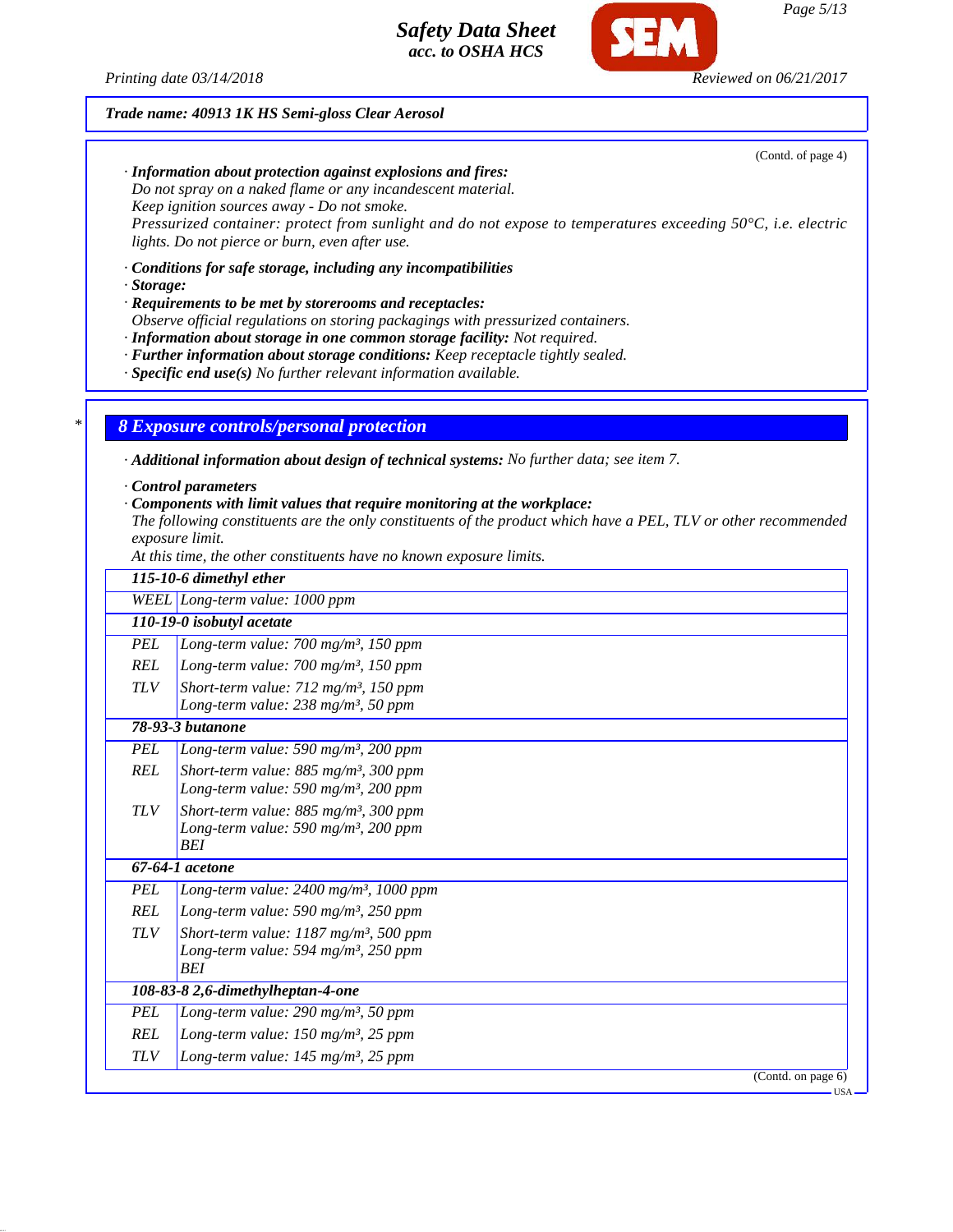*Printing date 03/14/2018 Reviewed on 06/21/2017*

SEM

# *Trade name: 40913 1K HS Semi-gloss Clear Aerosol*

|           | (Contd. of page 5)                                                                                                                                                                                                                                                                                                                                                                                                                                                                                                                                                                                                                                                                               |
|-----------|--------------------------------------------------------------------------------------------------------------------------------------------------------------------------------------------------------------------------------------------------------------------------------------------------------------------------------------------------------------------------------------------------------------------------------------------------------------------------------------------------------------------------------------------------------------------------------------------------------------------------------------------------------------------------------------------------|
|           | · Ingredients with biological limit values:                                                                                                                                                                                                                                                                                                                                                                                                                                                                                                                                                                                                                                                      |
|           | 78-93-3 butanone                                                                                                                                                                                                                                                                                                                                                                                                                                                                                                                                                                                                                                                                                 |
|           | $BEI$ 2 mg/L<br>Medium: urine<br>Time: end of shift<br>Parameter: MEK                                                                                                                                                                                                                                                                                                                                                                                                                                                                                                                                                                                                                            |
|           | 67-64-1 acetone                                                                                                                                                                                                                                                                                                                                                                                                                                                                                                                                                                                                                                                                                  |
|           | BEI 50 $mg/L$<br>Medium: urine<br>Time: end of shift<br>Parameter: Acetone (nonspecific)                                                                                                                                                                                                                                                                                                                                                                                                                                                                                                                                                                                                         |
|           | · Additional information: The lists that were valid during the creation were used as basis.                                                                                                                                                                                                                                                                                                                                                                                                                                                                                                                                                                                                      |
|           | $\cdot$ Exposure controls<br>· Personal protective equipment:<br>· General protective and hygienic measures:<br>Keep away from foodstuffs, beverages and feed.<br>Immediately remove all soiled and contaminated clothing.<br>Wash hands before breaks and at the end of work.<br>Avoid contact with the eyes.<br>Avoid contact with the eyes and skin.<br>· Breathing equipment: Not required.<br>· Protection of hands:<br>Due to missing tests no recommendation to the glove material can be given for the product/the preparation/the<br><i>chemical mixture.</i><br>Selection of the glove material on consideration of the penetration times, rates of diffusion and the degradation      |
| observed. | Protective gloves<br>The glove material has to be impermeable and resistant to the product/the substance/the preparation.<br>· Material of gloves<br>The selection of the suitable gloves does not only depend on the material, but also on further marks of quality and<br>varies from manufacturer to manufacturer. As the product is a preparation of several substances, the resistance<br>of the glove material can not be calculated in advance and has therefore to be checked prior to the application.<br>· Penetration time of glove material<br>The exact break trough time has to be found out by the manufacturer of the protective gloves and has to be<br>$\cdot$ Eye protection: |

*Safety glasses*



*Tightly sealed goggles*

(Contd. on page 7)

USA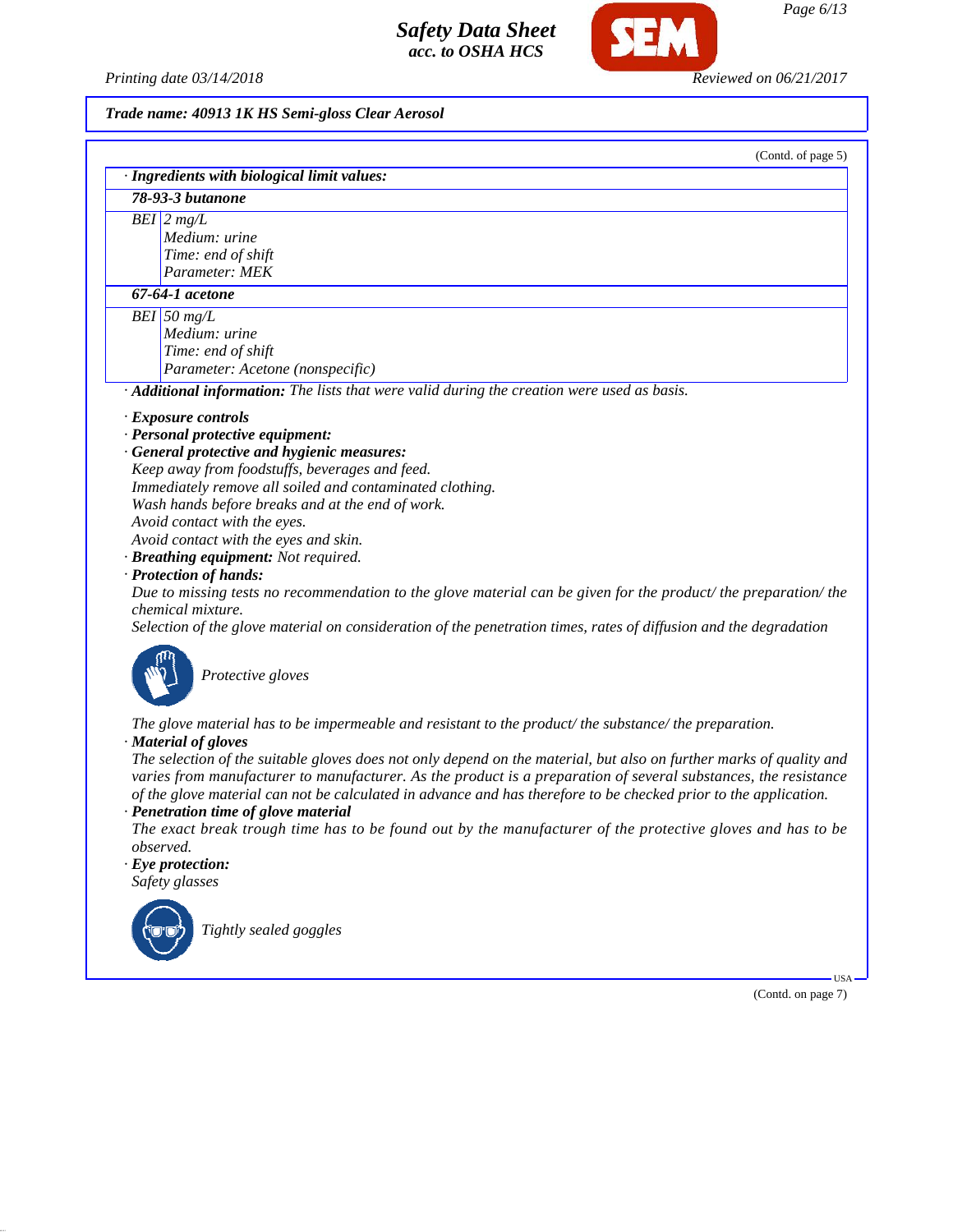

*Printing date 03/14/2018 Reviewed on 06/21/2017*

*Trade name: 40913 1K HS Semi-gloss Clear Aerosol*

(Contd. of page 6)

| · Information on basic physical and chemical properties    |                                                          |
|------------------------------------------------------------|----------------------------------------------------------|
| <b>General Information</b>                                 |                                                          |
| $\cdot$ Appearance:                                        |                                                          |
| Form:                                                      | Aerosol                                                  |
| Color:<br>$\cdot$ Odor:                                    | According to product specification<br>Characteristic     |
| · Odor threshold:                                          | Not determined.                                          |
| $\cdot$ pH-value:                                          | Not determined.                                          |
| Change in condition                                        |                                                          |
| <b>Melting point/Melting range:</b>                        | Undetermined.                                            |
| <b>Boiling point/Boiling range:</b>                        | -24 °C                                                   |
| · Flash point:                                             | -42 °C                                                   |
| · Flammability (solid, gaseous):                           | Not applicable.                                          |
| · Ignition temperature:                                    | 235 °C                                                   |
| · Decomposition temperature:                               | Not determined.                                          |
| · Auto igniting:                                           | Product is not selfigniting.                             |
| · Danger of explosion:                                     | In use, may form flammable/explosive vapour-air mixture. |
| · Explosion limits:                                        |                                                          |
| Lower:                                                     | 1.8 Vol %                                                |
| <b>Upper:</b>                                              | 18.6 Vol %                                               |
| $\cdot$ Vapor pressure at 20 $\textdegree$ C:              | 5,200 hPa                                                |
| $\cdot$ Density at 20 $\textdegree$ C:                     | 0.79153 $g/cm^3$                                         |
| · Relative density                                         | Not determined.                                          |
| · Vapor density                                            | Not determined.                                          |
| · Evaporation rate                                         | Not applicable.                                          |
| · Solubility in / Miscibility with                         |                                                          |
| Water:                                                     | Not miscible or difficult to mix.                        |
| · Partition coefficient (n-octanol/water): Not determined. |                                                          |
| · Viscosity:                                               |                                                          |
| Dynamic:                                                   | Not determined.                                          |
| Kinematic:                                                 | Not determined.                                          |
| · Solvent content:                                         |                                                          |
| Organic solvents:                                          | 87.2%                                                    |
| <b>VOC</b> content:                                        | 77.93 %                                                  |
|                                                            | 679.8 $g/l / 5.67$ lb/gl                                 |
| Solids content:                                            | 12.8%                                                    |
| $·$ Other information                                      | No further relevant information available.               |

# *\* 10 Stability and reactivity*

*· Reactivity No further relevant information available.*

(Contd. on page 8)  $-USA -$ 

*Page 7/13*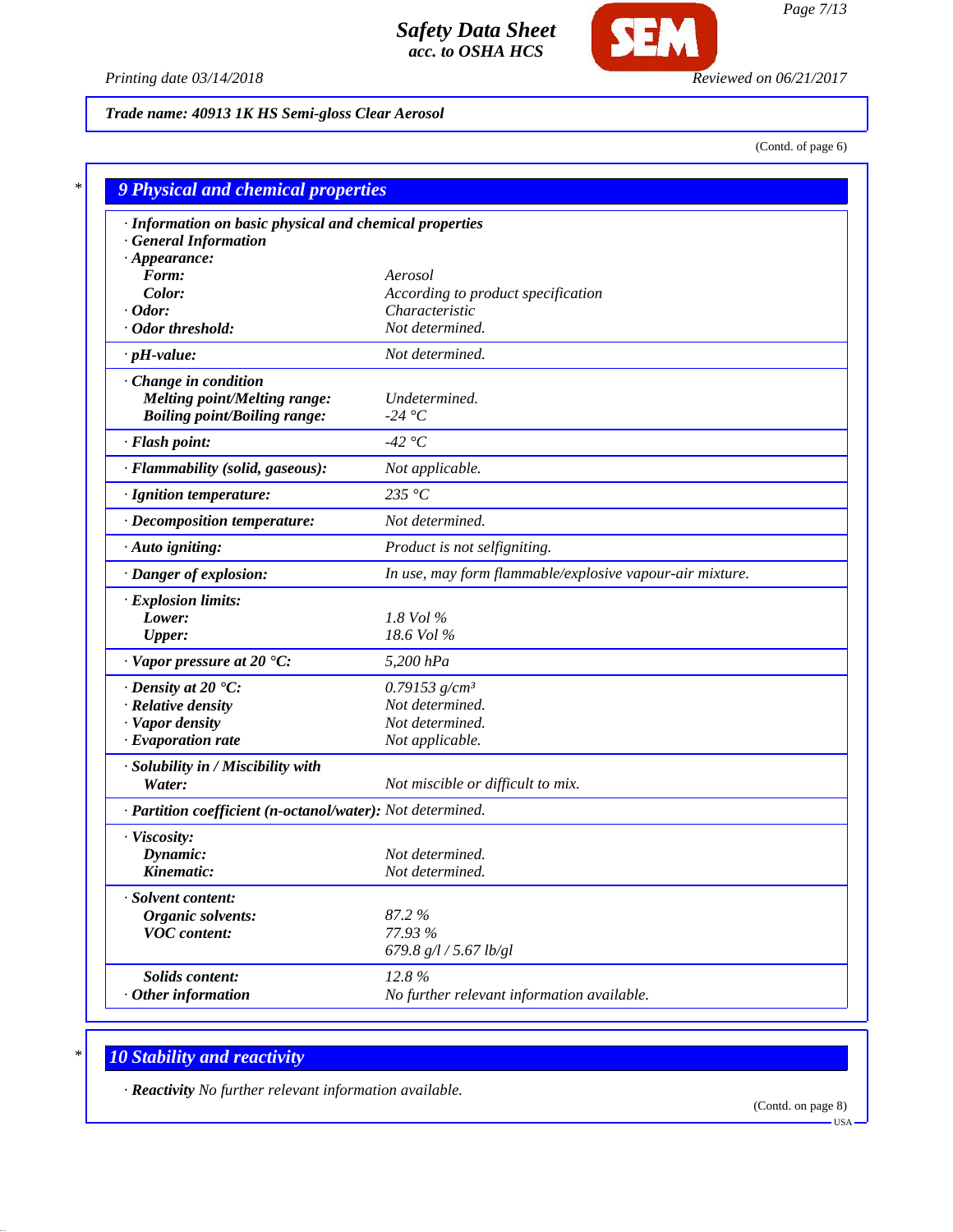

*Page 8/13*

*Trade name: 40913 1K HS Semi-gloss Clear Aerosol*

*· Chemical stability*

- *· Thermal decomposition / conditions to be avoided: No decomposition if used according to specifications.*
- *· Possibility of hazardous reactions No dangerous reactions known.*
- *· Conditions to avoid No further relevant information available.*
- *· Incompatible materials: No further relevant information available.*
- *· Hazardous decomposition products: No dangerous decomposition products known.*

### *\* 11 Toxicological information*

- *· Information on toxicological effects*
- *· Acute toxicity:*
- *· Primary irritant effect:*
- *· on the skin: No irritant effect.*
- *· on the eye: Irritating effect.*
- *· Sensitization: Sensitization possible through skin contact.*
- *· Additional toxicological information:*

*The product shows the following dangers according to internally approved calculation methods for preparations: Irritant*

*· Carcinogenic categories*

*· IARC (International Agency for Research on Cancer)*

*1330-20-7 xylene 3* 

*100-41-4 ethylbenzene 2B*

*· NTP (National Toxicology Program)*

*None of the ingredients is listed.*

#### *· OSHA-Ca (Occupational Safety & Health Administration)*

*68911-87-5 montmorilontie clay complex*

## *\* 12 Ecological information*

- *· Aquatic toxicity: No further relevant information available.*
- *· Persistence and degradability No further relevant information available.*
- *· Behavior in environmental systems:*
- *· Bioaccumulative potential No further relevant information available.*
- *· Mobility in soil No further relevant information available.*
- *· Additional ecological information:*
- *· General notes:*

*Water hazard class 1 (Self-assessment): slightly hazardous for water*

*Do not allow undiluted product or large quantities of it to reach ground water, water course or sewage system.*

- *· Results of PBT and vPvB assessment*
- *· PBT: Not applicable.*
- *· vPvB: Not applicable.*
- *· Other adverse effects No further relevant information available.*

 USA (Contd. on page 9)

(Contd. of page 7)

*<sup>·</sup> Toxicity*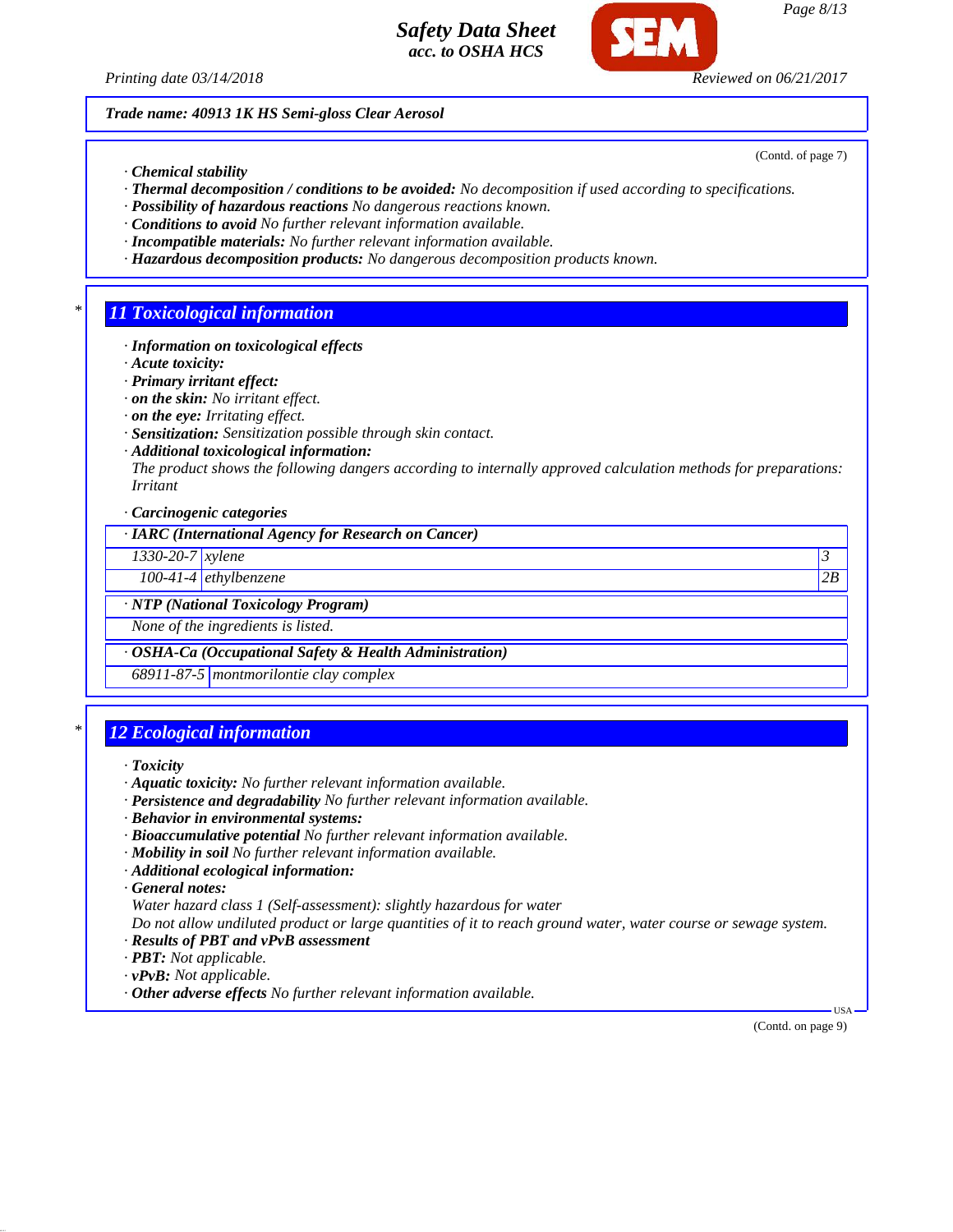

**SEM** 

*Trade name: 40913 1K HS Semi-gloss Clear Aerosol*

(Contd. of page 8)

### *13 Disposal considerations*

*· Waste treatment methods*

#### *· Recommendation:*

*Must not be disposed of together with household garbage. Do not allow product to reach sewage system.*

- *· Uncleaned packagings:*
- *· Recommendation: Disposal must be made according to official regulations.*

# *\* 14 Transport information*

| <b>UN1950</b>                          |
|----------------------------------------|
| Aerosols, flammable<br>1950 Aerosols   |
| <b>AEROSOLS</b><br>AEROSOLS, flammable |
|                                        |
|                                        |
| 2.1                                    |
| 2.1                                    |
|                                        |
| 2 5F Gases<br>2.1                      |
|                                        |
| 2.1                                    |
| 2.1                                    |
| Void                                   |
| N <sub>O</sub>                         |
| Warning: Gases                         |
| (Contd. on page 10)<br>$-$ USA -       |
|                                        |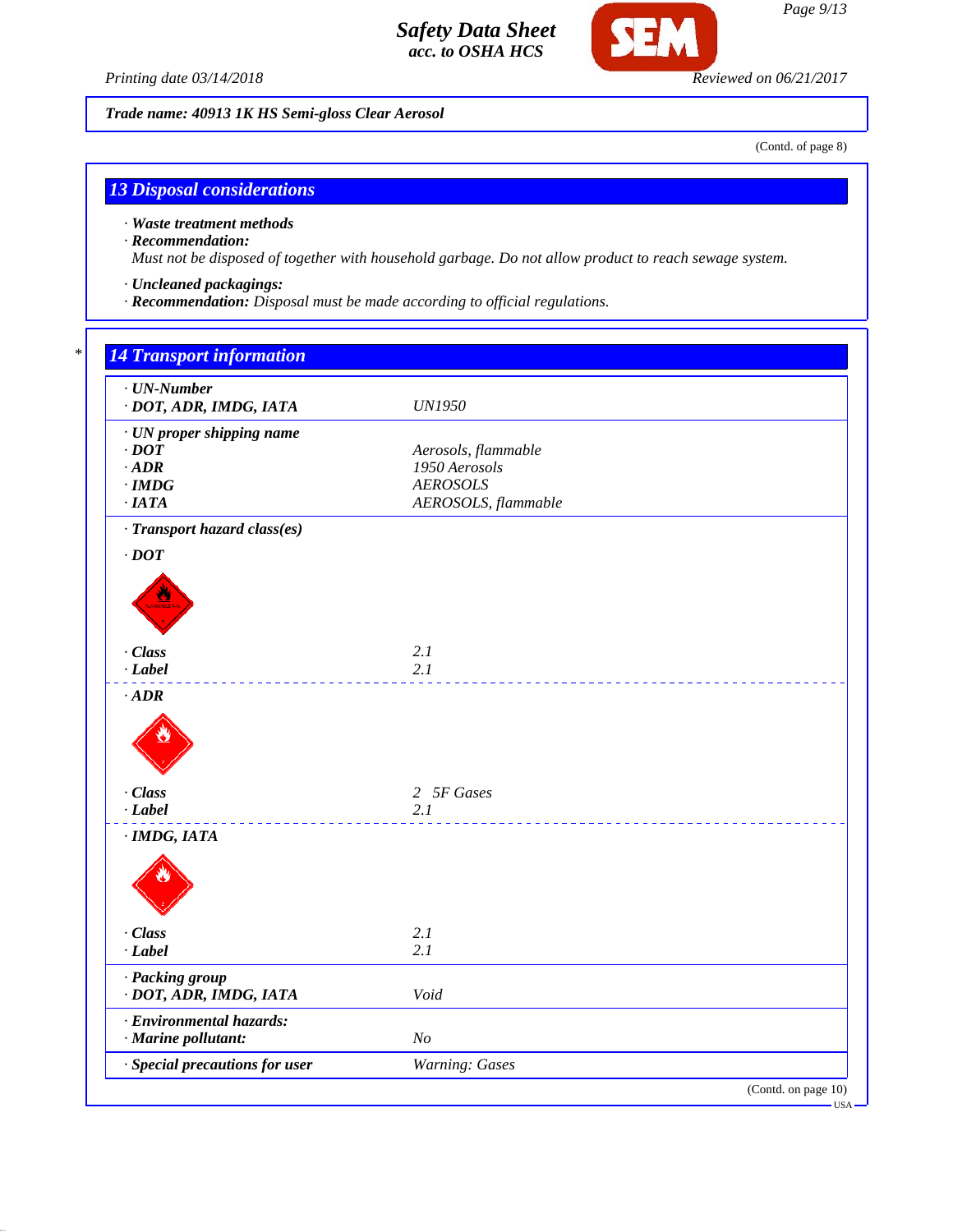*Printing date 03/14/2018 Reviewed on 06/21/2017*

**SEM** 

*Trade name: 40913 1K HS Semi-gloss Clear Aerosol*

|                                            | (Contd. of page 9)                                                       |
|--------------------------------------------|--------------------------------------------------------------------------|
| · EMS Number:                              | $F$ -D,S-U                                                               |
| · Stowage Code                             | SW1 Protected from sources of heat.                                      |
|                                            | SW22 For AEROSOLS with a maximum capacity of 1 litre:                    |
|                                            | Category A. For AEROSOLS with a capacity above 1 litre:                  |
|                                            | Category B. For WASTE AEROSOLS: Category C, Clear of living<br>quarters. |
| · Segregation Code                         | SG69 For AEROSOLS with a maximum capacity of 1 litre:                    |
|                                            | Segregation as for class 9. Stow "separated from" class 1 except for     |
|                                            | division 1.4. For AEROSOLS with a capacity above 1 litre:                |
|                                            | Segregation as for the appropriate subdivision of class 2. For           |
|                                            | WASTE AEROSOLS: Segregation as for the appropriate subdivision           |
|                                            | of class 2.                                                              |
| Transport in bulk according to Annex II of |                                                                          |
| <b>MARPOL73/78 and the IBC Code</b>        | Not applicable.                                                          |
| · Transport/Additional information:        |                                                                          |
| $\cdot$ DOT                                |                                                                          |
| · Quantity limitations                     | On passenger aircraft/rail: 75 kg                                        |
|                                            | On cargo aircraft only: 150 kg                                           |
| $-ADR$                                     |                                                                          |
| $\cdot$ Excepted quantities (EQ)           | Code: E0                                                                 |
|                                            | Not permitted as Excepted Quantity                                       |
| $\cdot$ IMDG                               |                                                                          |
| $\cdot$ Limited quantities (LQ)            | IL                                                                       |
| $\cdot$ Excepted quantities (EQ)           | Code: E0                                                                 |
|                                            | Not permitted as Excepted Quantity                                       |
| · UN "Model Regulation":                   | <b>UN 1950 AEROSOLS, 2.1</b>                                             |

# *\* 15 Regulatory information*

*· Safety, health and environmental regulations/legislation specific for the substance or mixture · Sara*

|                  | · Section 355 (extremely hazardous substances):   |
|------------------|---------------------------------------------------|
|                  | None of the ingredient is listed.                 |
|                  | · Section 313 (Specific toxic chemical listings): |
|                  | $78-93-3$ butanone                                |
| 1330-20-7 xylene |                                                   |
|                  | $122-99-6$ 2-Phenoxyethanol                       |
|                  | $100-41-4$ ethylbenzene                           |
|                  | $\overline{95-63-6}$ 1,2,4-trimethylbenzene       |
|                  | 104-68-7 Diethylene glycol monophenyl ether       |
|                  | · TSCA (Toxic Substances Control Act):            |
|                  | 115-10-6 dimethyl ether                           |
|                  | 110-19-0 isobutyl acetate                         |
|                  | $78-93-3$ butanone                                |
|                  | (Contd. on page $11$ )                            |

USA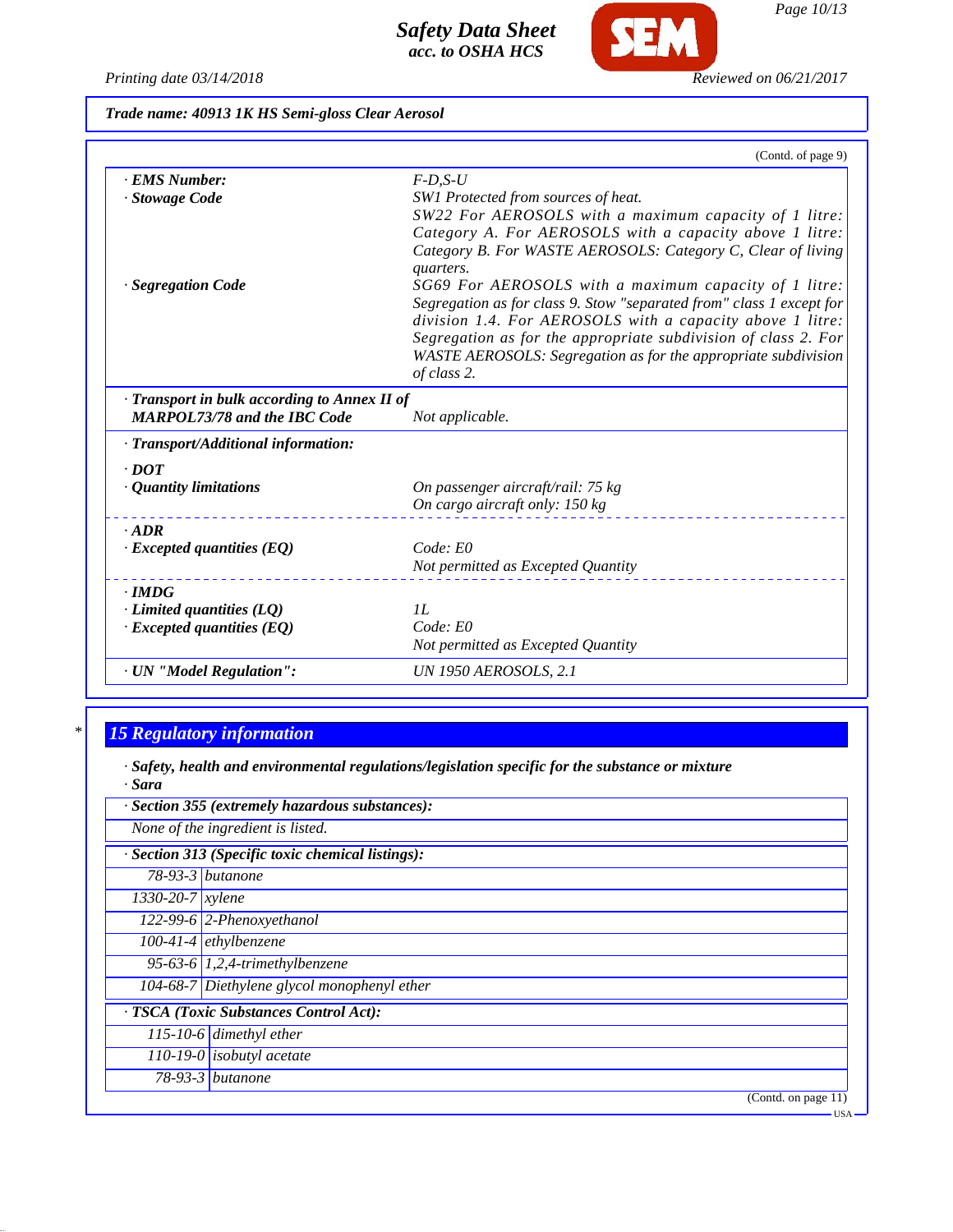

*Page 11/13*

Printing date 03/14/2018 **Reviewed on 06/21/2017** 

# *Trade name: 40913 1K HS Semi-gloss Clear Aerosol*

|                    | $\overline{67}$ -64-1 acetone                                             | (Contd. of page 10) |
|--------------------|---------------------------------------------------------------------------|---------------------|
|                    | 763-69-9 ethyl 3-ethoxypropionate                                         |                     |
|                    | $108-83-8$ 2,6-dimethylheptan-4-one                                       |                     |
|                    | 16883-83-3 benzyl 3-isobutryloxy-1-isopropyl-2-2-dimethylpropyl phthalate |                     |
|                    | 19549-80-5 4,6-dimethylheptan-2-one                                       |                     |
|                    | 68911-87-5 montmorilontie clay complex                                    |                     |
|                    | 25973-55-1 2-(2-HYDROXY-3-5-DI--(TERT)-AMYLPHENYL)BENZOTRIAZOLE           |                     |
|                    | 41556-26-7 bis(1,2,2,6,6-Pentamethyl-4-piperidinyl) sebacate              |                     |
| $1330-20-7$ xylene |                                                                           |                     |
|                    | 122-99-6 2-Phenoxyethanol                                                 |                     |
|                    | 64742-82-1 Naphtha (petroleum), hydrodesulfurized heavy                   |                     |
|                    | 82919-37-7 Methyl (1,2,2,6,6,- pentamethyl-4-piperidinyl) sebacate        |                     |
|                    | $100-41-4$ ethylbenzene                                                   |                     |
|                    | 106-79-6 Dimethyl sebacate(Impurity)                                      |                     |
|                    | 95-63-6 $1,2,4$ -trimethylbenzene                                         |                     |
|                    | 104-68-7 Diethylene glycol monophenyl ether                               |                     |
|                    | $2403-89-6$ 4-Piperidinol, 1,2,2,6,6 pentamethyl- (Impurity)              |                     |
| · Proposition 65   |                                                                           |                     |
|                    | Chemicals known to cause cancer:                                          |                     |
| 1330-20-7 xylene   |                                                                           |                     |
|                    | $100-41-4$ ethylbenzene                                                   |                     |
|                    | 95-63-6 $1,2,4$ -trimethylbenzene                                         |                     |
|                    |                                                                           |                     |
|                    | · Chemicals known to cause reproductive toxicity for females:             |                     |
|                    | None of the ingredients is listed.                                        |                     |
|                    | · Chemicals known to cause reproductive toxicity for males:               |                     |
|                    | None of the ingredients is listed.                                        |                     |
|                    | · Chemicals known to cause developmental toxicity:                        |                     |
|                    | None of the ingredients is listed.                                        |                     |
|                    | · Cancerogenity categories                                                |                     |
|                    | · EPA (Environmental Protection Agency)                                   |                     |
|                    | 78-93-3 butanone                                                          | $\overline{I}$      |
| $67-64-1$ acetone  |                                                                           | Ι                   |
| 1330-20-7 xylene   |                                                                           | I                   |
|                    | $100-41-4$ ethylbenzene                                                   | $\overline{D}$      |
|                    | 95-63-6 $1,2,4$ -trimethylbenzene                                         | $I\hspace{-.1em}I$  |
|                    | · TLV (Threshold Limit Value established by ACGIH)                        |                     |
|                    |                                                                           |                     |
|                    |                                                                           |                     |
| $67-64-1$ acetone  |                                                                           | A4                  |
| $1330-20-7$ xylene | $100-41-4$ ethylbenzene                                                   | A4<br>A3            |

(Contd. on page 12)

 $-<sub>USA</sub>$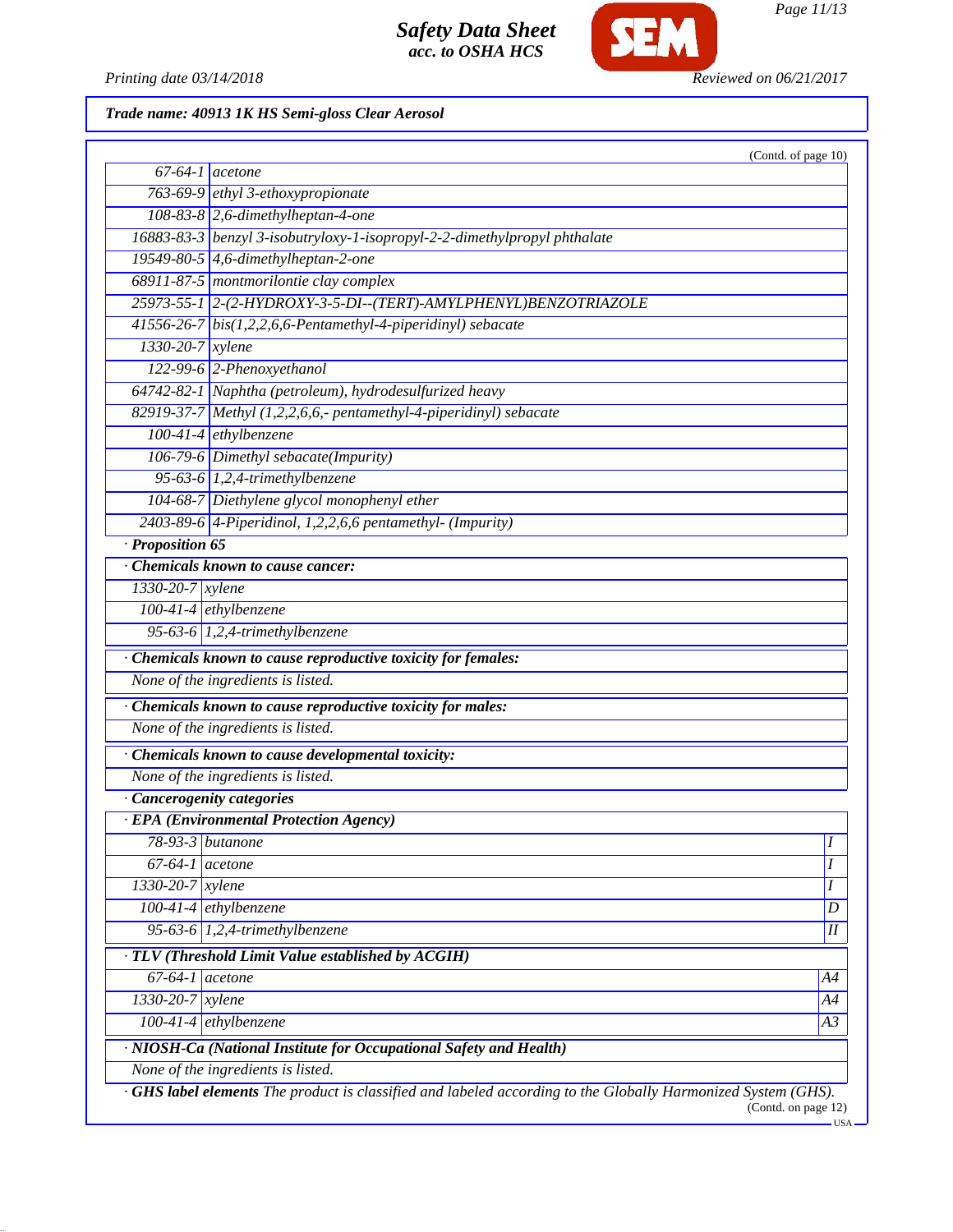*Printing date 03/14/2018 Reviewed on 06/21/2017*

*Page 12/13*

|                                | (Contd. of page 11)                                                                                                                                |
|--------------------------------|----------------------------------------------------------------------------------------------------------------------------------------------------|
| · Hazard pictograms            |                                                                                                                                                    |
|                                |                                                                                                                                                    |
|                                |                                                                                                                                                    |
|                                |                                                                                                                                                    |
| GHS04<br>GHS02                 | GHS07                                                                                                                                              |
| · Signal word Danger           |                                                                                                                                                    |
|                                | · Hazard-determining components of labeling:                                                                                                       |
| butanone                       |                                                                                                                                                    |
| acetone                        |                                                                                                                                                    |
|                                | $bis(1,2,2,6,6\text{-}Pentamethyl-4-piperidinyl)$ sebacate                                                                                         |
| · Hazard statements            |                                                                                                                                                    |
|                                | H222 Extremely flammable aerosol.                                                                                                                  |
|                                | H280 Contains gas under pressure; may explode if heated.                                                                                           |
|                                | H319 Causes serious eye irritation.                                                                                                                |
|                                | H317 May cause an allergic skin reaction.                                                                                                          |
|                                | H336 May cause drowsiness or dizziness.                                                                                                            |
| · Precautionary statements     |                                                                                                                                                    |
| P210                           | Keep away from heat/sparks/open flames/hot surfaces. - No smoking.                                                                                 |
| P211                           | Do not spray on an open flame or other ignition source.                                                                                            |
| P251                           | Pressurized container: Do not pierce or burn, even after use.                                                                                      |
| P261                           | Avoid breathing dust/fume/gas/mist/vapors/spray                                                                                                    |
| P <sub>264</sub>               | Wash thoroughly after handling.                                                                                                                    |
| P271                           | Use only outdoors or in a well-ventilated area.                                                                                                    |
| P <sub>272</sub>               | Contaminated work clothing must not be allowed out of the workplace.                                                                               |
| P <sub>280</sub>               | Wear protective gloves / eye protection / face protection.                                                                                         |
| $P302 + P352$                  | If on skin: Wash with plenty of water.                                                                                                             |
| $P304 + P340$                  | IF INHALED: Remove person to fresh air and keep comfortable for breathing.                                                                         |
|                                | P305+P351+P338 If in eyes: Rinse cautiously with water for several minutes. Remove contact lenses, if present<br>and easy to do. Continue rinsing. |
| P312                           | Call a poison center/doctor if you feel unwell.                                                                                                    |
| P321                           | Specific treatment (see on this label).                                                                                                            |
| $P333 + P313$                  | If skin irritation or rash occurs: Get medical advice/attention.                                                                                   |
| P337+P313                      | If eye irritation persists: Get medical advice/attention.                                                                                          |
| P <sub>363</sub>               | Wash contaminated clothing before reuse.                                                                                                           |
| P403+P233                      | Store in a well-ventilated place. Keep container tightly closed.                                                                                   |
| P <sub>405</sub>               | Store locked up.                                                                                                                                   |
|                                |                                                                                                                                                    |
|                                |                                                                                                                                                    |
| $P410 + P403$<br>$P410 + P412$ | Protect from sunlight. Store in a well-ventilated place.<br>Protect from sunlight. Do not expose to temperatures exceeding 50°C/122°F.             |

*· Chemical safety assessment: A Chemical Safety Assessment has not been carried out.*

### *16 Other information*

*This information is based on our present knowledge. However, this shall not constitute a guarantee for any specific product features and shall not establish a legally valid contractual relationship.*

*· Department issuing SDS: Environment protection department.*

*· Contact: Rita Joiner (rjoiner@semproducts.com)*

*· Date of preparation / last revision 03/14/2018 / 13*

(Contd. on page 13)